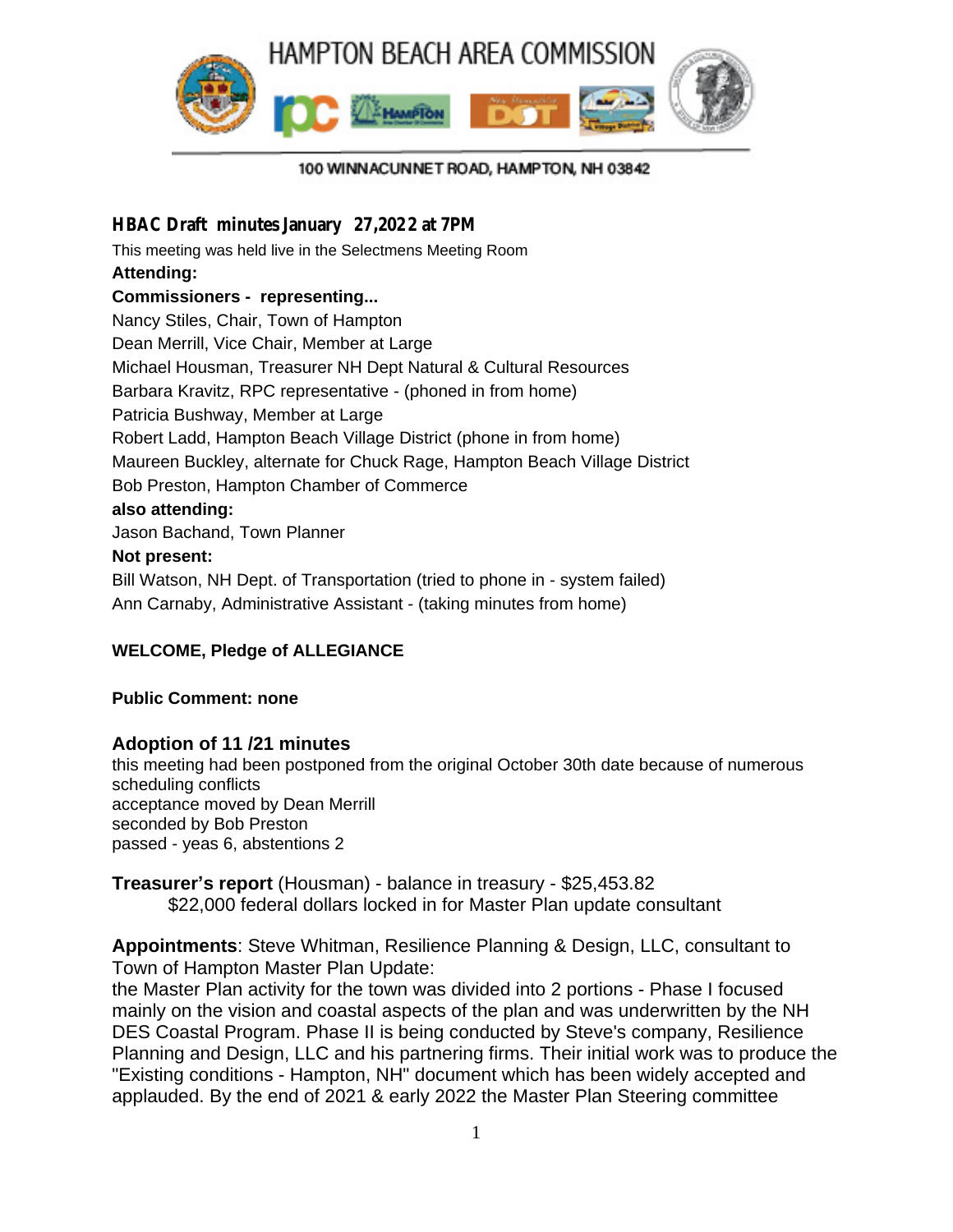expressed a preference for a "thematic" approach to the writing of the Master Plan update, so the Resilience team revisited the vision statement and identified themes emerging from the vision portion which they are currently fine-tuning. As series of meetings seeking community input have been held with some themes emerging which are: identifying a sense of place, balanced and forward development of the town, developing a robust economic growth, preserving open spaces with recreational opportunities, neighborhoods with vibrant town centers, and Hampton emerging as a leader regionally.

There are another round of public input opportunities beginning soon called Community Conversations which are focused on the emergent central themes. March will be a time for Steve & his staff to do the first draft for the committee and to place online for the town to view and comment.

KRAVITZ asked where Steve's input and expertise will be - how do we get the benefit of your knowledge and expertise?

WHITMAN we've been in it all along beginning with our identification of the Existing Conditions report.

STILES asks how do we avoid conflict between the town and HBAC in developing our respective plans?

WHITMAN we will be asking you what we can do

STILES tell us what you have envisioned for the beach area

WHITMAN no, I can't - the plan is not what we think - it includes what the people of the town & beach think

STILES how will you involve our consultant?

WHITMAN our draft will not be due till the fall - we can integrate content - staff can tell what is town wide & what is HBAC

STILES so there will be no duplication - we are very concerned about that

WHITMAN the order of activity is very favorable - that we have started with the town first and HBAC is coming in very soon behind us with their input to be integrated into the whole is the best way of it happening

STILES reinforces that there will be no duplication of effort and invites WHITMAN and his team to interact with the HBAC for the sharing of information and ideas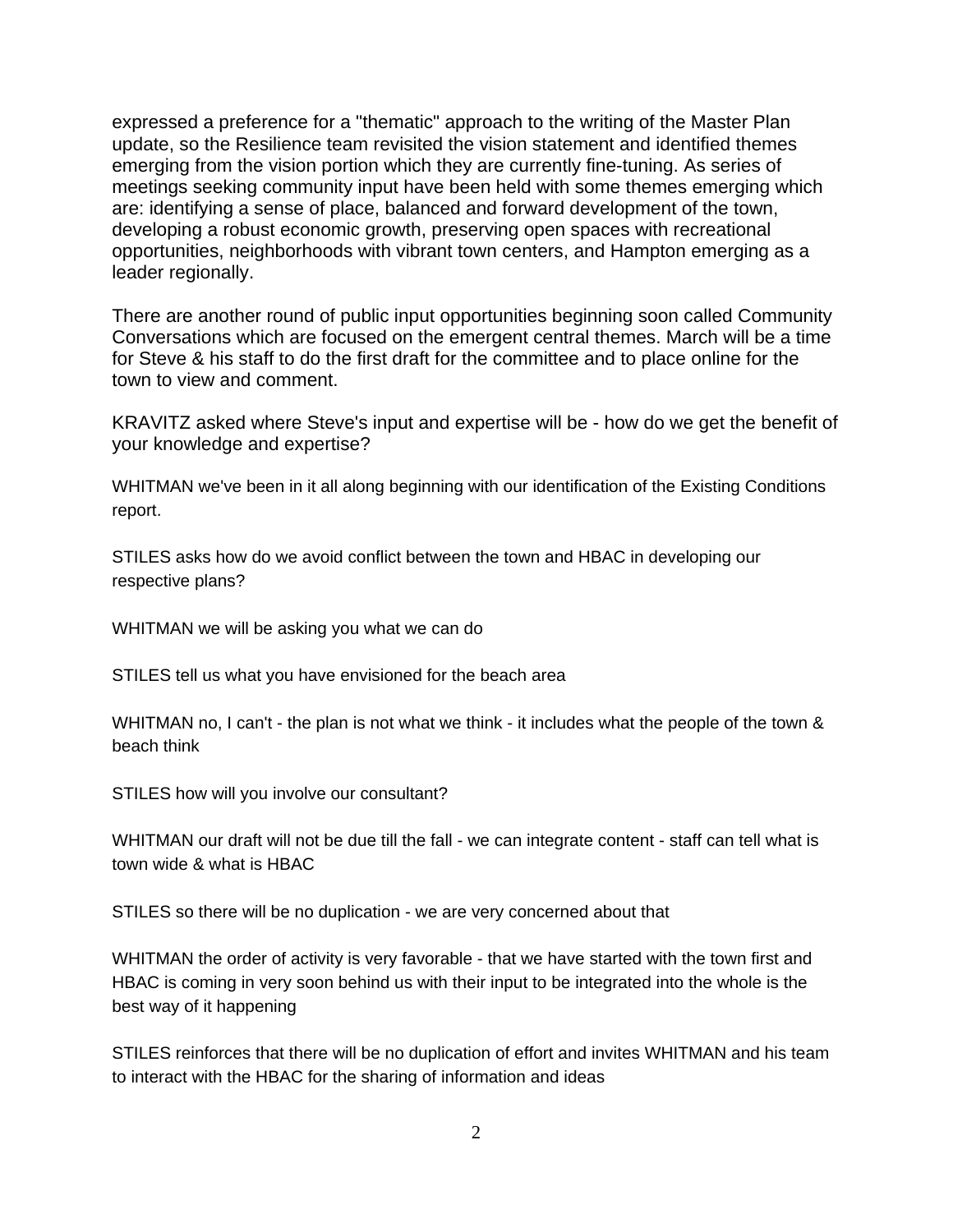KRAVITZ the theme of our updating is toward a resilient environment to 2050 - are you working on a similar time frame?

WHITMAN for SLR (sea level rise) the longer window makes a lot of sense 0 for the town, looking at a 10-20 year window is more realistic because of needs

KRAVITZ if the town is looking at infrastructure changes they must last longer than 10 years

LADD would it be reasonable that managed retreat would be a last resort part of the plan?

WHITMAN we're not committing to anything - it is the town & your group that must decide. It is the town wide focus on land use and how the town will use managed retreat and other options. The beach is the barrier to protect the marshes and further inland. it is the beach that is the frontline in the coastal system which connects back to the mainland via the 3 major arteries. he welcomes the commissioners to communicate about both policy and infrastructure

STILES asks PRESTON to comment on behalf of the business community PRESTON replies that the community isn't ready at this time - LADD agrees - BUCKLEY states that flooding is already an issue - last storm every major exit from the beach was flooded - BUSHWAY states that balanced development is an immediate issue and should have high priority

KRAVITZ can we entreat WHITMAN to have solid interchange with our consultant when we select one? If there is managed retreat, where will they go? Will/can it be within Hampton? Those dilemmas need close collaboration - another area of growing concern is the number of professional consultants conducting projects simultaneously - does WHITMAN have help to get a handle on avoiding repetition?

WHITMAN building on each others' work is the way to build rather than duplicate. For example, Milone & MacBroom (Phase I Hampton Master Plan) transferred files to help Resilience Planning & Design's team and we are willing to share with the HBAC consultant.

KRAVITZ it will need coordination to be of mutual benefit.

WHITMAN it makes sense that we do a town-wide Master Plan with beach input, then dive deeper into the specific needs of the beach area with it's plan. What is the timeline for the beach finish?

STILES 2023, so we will have a good overlap

WHITMAN input he will need from us - are we satisfied with the way the town regs are guiding development? There are models of doing things differently to better guide growth...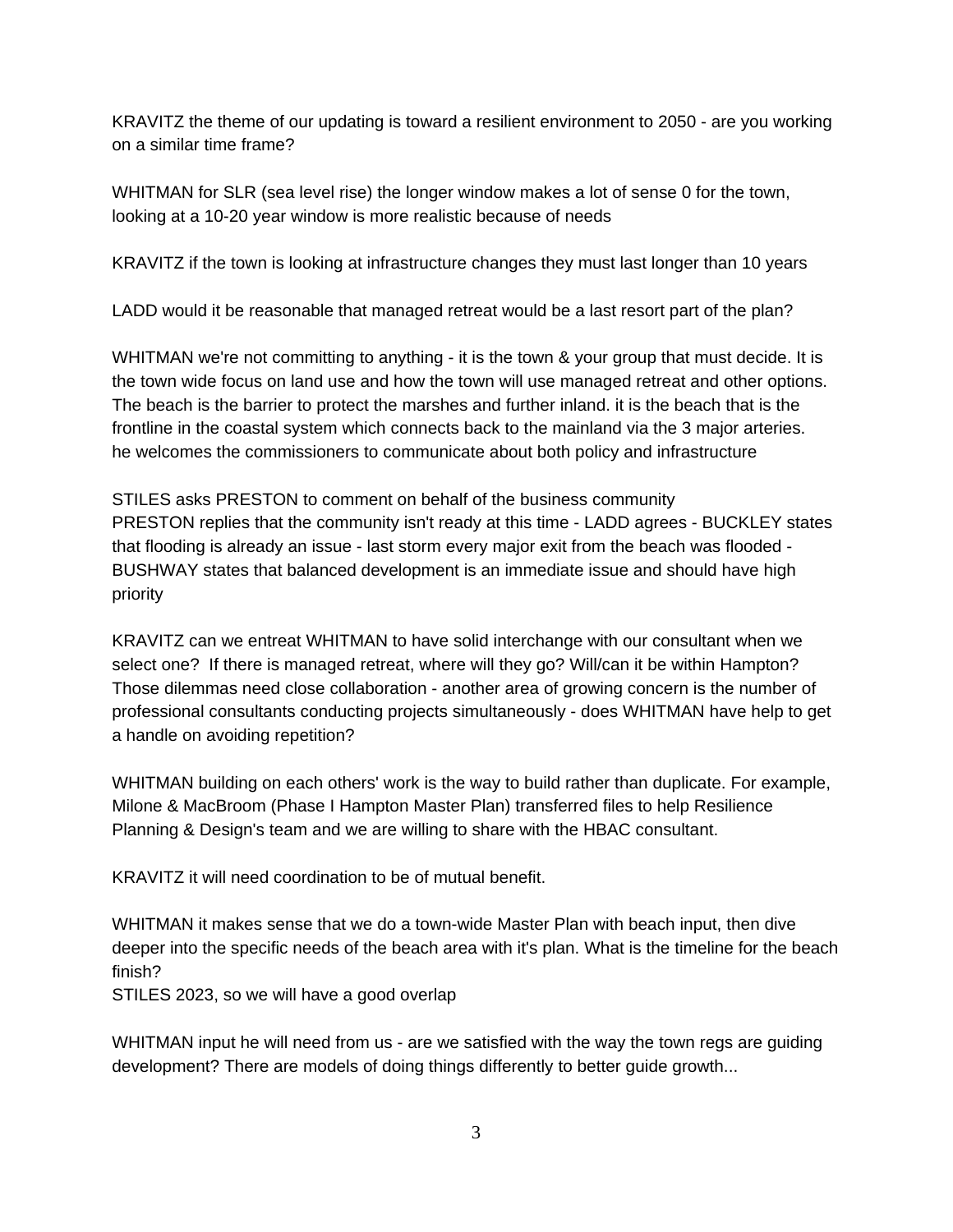Ladd areas of beach concern flooding, resiliency, and evacuation - we have to consider what the town would be like if the beach was lost - especially considering the economic impact

#### STILES coastal resiliency protects businesses at the beach

MERRILL if someone wants to do something at the beach it takes more time to involve FIMA the beach is our industrial park vs: Rte. 1 & downtown. Everyone wants to live here. The hard question is with so much diversity, what happens on the Boulevard affects downtown - we have to make it work

STILES will be attending a meeting on Rte. 1A - it will be on the DOT website. the bridge is still on the schedule for 2024. Our congressmen are still looking for dollars - between 50 & 75 millions of them

WHITMAN we should include Jason's work

BACHAND if all the commissioners attend the community conversations there will be lots of questions! And we need HBAC representation at all Steering Committee meetings and to then report back to this group. (Steering Committee of the Hampton Master Plan Update meets as part of the Planning Boards' regular meeting on the third Wednesday of each month at 7pm)

WHITMAN the Economic Development group won't be broadcast in the interests of getting more candid input

KRAVITZ thanks Steve for working with an open palette with us - it is important to know how beach communities deal with issues. We look forward to seeing the whole picture so we may all think about our community in the same way - we will be sure to let you know who we hire as soon as possible!

#### **Subcommittee Reports:**

**Property review** previous Little Jacks' location looks good

## **Town Master Plan Strategy Committee**

STILES citizens have asked if commissioners would weigh in on issues at the beach and asks if commissioners would provide input

PRESTON not our job to tread on other boards' business

STILES no but would commissioners consider weighing in?

BACHAND it is important to have this input on larger projects

## **HBAC Master Plan update**

BUSHWAY the vision seems on the right track - continuing a thematic construct vs: a topical construct also good

KRAVITZ our RFP for a lead consultant has been released and submissions are due on Monday the 31st. There is wide distribution thanks to our partners Plan-Link, REDC. the review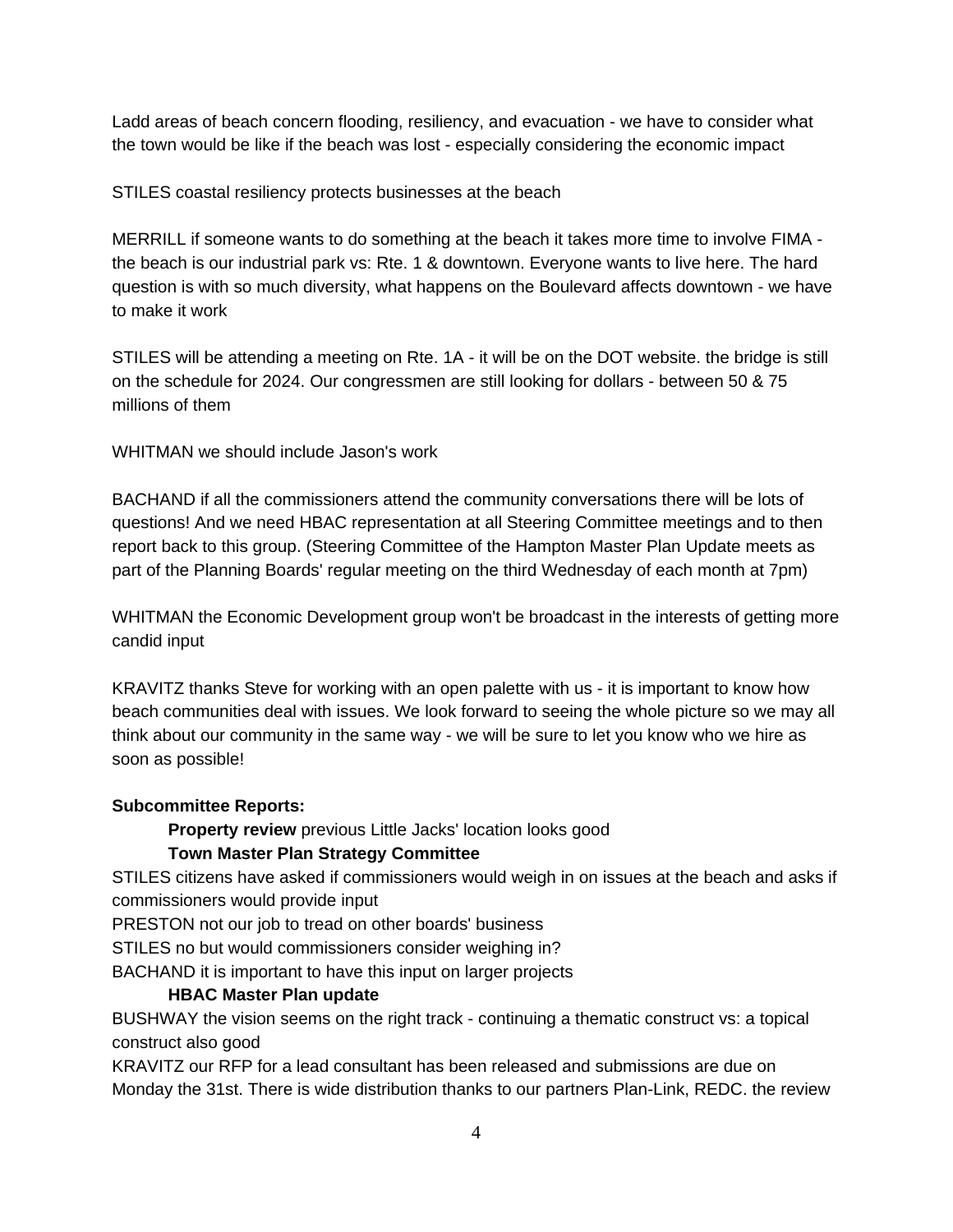committee - Stiles, Kravitz, Carnaby, DiGeronimo, Dionne, will analyze, review, & interview - DNCR & Governor's Council will approve. next step is to develop an RFP for the development of a website for the HBAC to inform the public on all progress. That RFP will be out late Feb. STILES - if we haven't received enough submissions, will the commissioners allow us to extend the deadline? moved by Kravitz second by Ladd vote unanimous STILES asks that input on new site (how long, what content, suggestions for developers) be sent to Ann at new HBAC email address: beachareacom@gmail.com Stiles recommends DES stie as example of easy, simple, clear site.

# **Old Business: Winter 2022 Website Conference**

Stiles - recommends the Winter Website Conference on the town website - it is all about flooding and should be watched

# **New Business: Potential Grant Oversight -**

# **SB 346 - amendment 2022-0161s Committee 5-0 CC**

This bill is for \$150,000. to study the possibility of building a pier at a location to be determined suggested just south of Boars Head to provide access to the sea for the walking disabled - at first hearing we supported studying the feasibility - the L Committee felt HBAC instead of DES should be the oversight.

study oversight should be managed by HBAC since we are a state agency

PRESTON should coordinate with the 1A activity to allow adequate space for pulling over,

parking, etc. we should receive images of what envisioned pier will look like; should involve the community, DOT, the business community

MERRILL what else is south of Boars Head?

STILES almost across from Rte.101 a little north of Church St

PRESTON there's a lot happening in that area - consider area by C & D Streets is widest, have state park there - wants to see drawing...

STILES reminds commissioners of Community Conversations

BACHAND urges all to go to the Master Plan website on the town's website

STILES reminds all to also go to DOT website under "projects" - Hampton Ocean Blvd. the 2nd meeting presentation - to view report:

https://www.nh.gov/dot/projects/hampton40797/documents/40797-pre-01272022.pdf

## **Other new business:**

PRESTON notes the loss of "Desi" Dan Lanio last week. Desi was a much loved and respected member of our community affecting all he came in touch with, with kindness and affection.